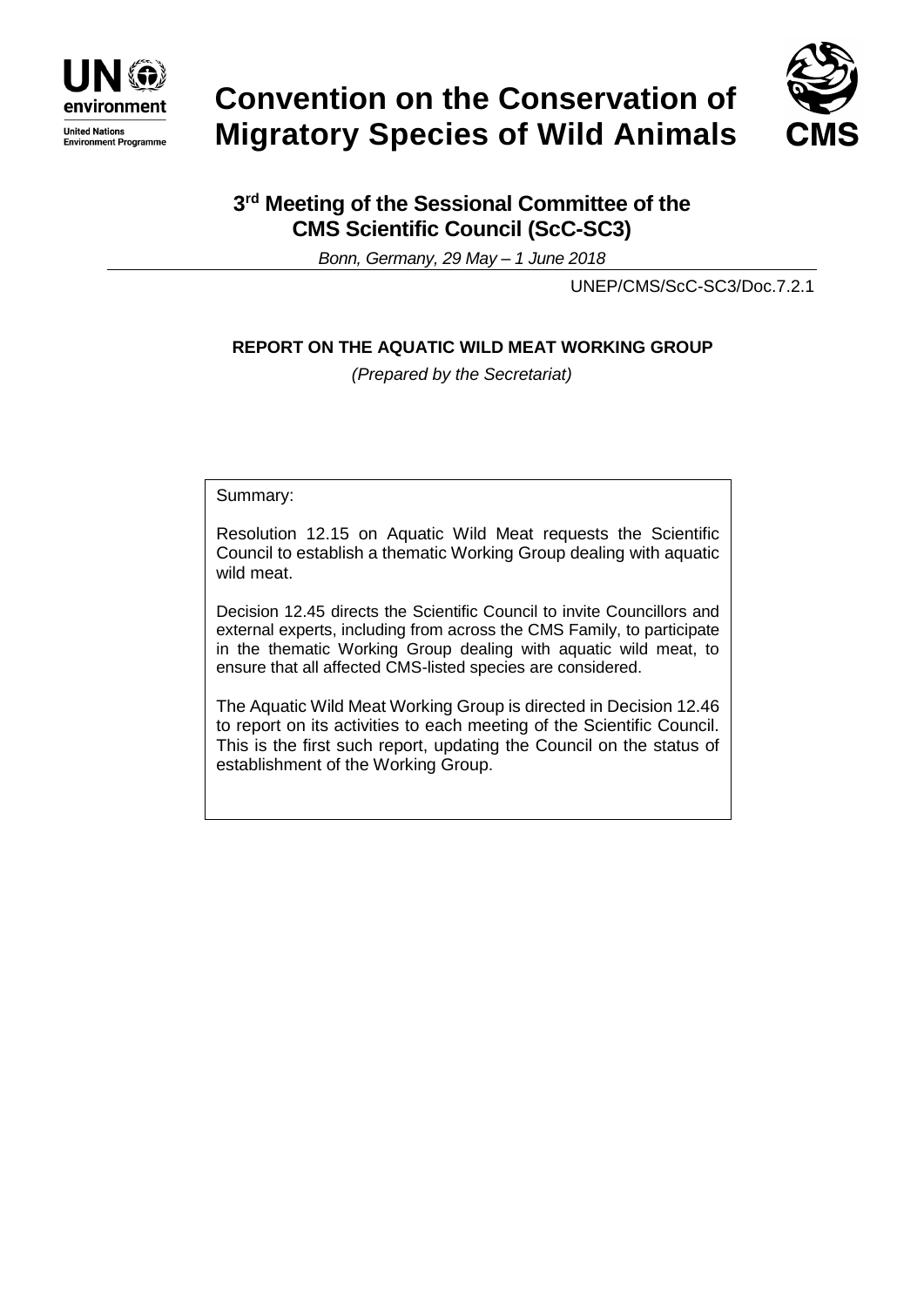## **REPORT ON THE AQUATIC WILD MEAT WORKING GROUP**

### **Background**

- 1. As directed by CMS Resolution 10.15 "Global Programme of Work for Cetaceans", and in view of emerging evidence of a conservation problem on a scale similar to that documented for terrestrial bushmeat now affecting aquatic wildlife species, the Aquatic Mammals Working Group provided a preliminary briefing to the First Meeting of the Sessional Committee of the Scientific Council (ScC-SC1) in 2016 [\(UNEP/CMS/ScC-](http://www.cms.int/en/document/aquatic-bushmeat)[SC1/Doc.10.2.2\)](http://www.cms.int/en/document/aquatic-bushmeat). The briefing outlined, for some species and regions, the state of knowledge regarding the harvest of aquatic wild meat (at the time referred to as "aquatic bushmeat"), and made recommendations for elements of a potential resolution for the  $12<sup>th</sup>$ Meeting of the Conference of the Parties (COP12).
- 2. ScC-SC1 welcomed the report and requested the Aquatic Mammals Working Group to continue its work on the topic in consultation with experts of other affected species groups.
- 3. The Aquatic Mammals Working Group further developed the report making use of the CMS Scientific Council Workspace, by members of the Aquatic Mammals Working Group and contributors and reviewers from both inside and outside the CMS Family. ScC-SC2 noted the report, and the draft resolution and decisions associated to COP12/Doc.24.2.3 was recommended for adoption. Resolution 12.15 on Aquatic Wild Meat can be accessed [here.](http://www.cms.int/en/document/aquatic-wild-meat-1)
- 4. Decision 12.45 directs the Scientific Council to invite Councillors and external experts, including from across the CMS Family, to participate in the thematic Working Group dealing with aquatic wild meat, to ensure that all affected CMS-listed species are considered; and report on the activities of the Working Group to each meeting of the Conference of the Parties.
- 5. Decision 12.46 directs the Aquatic Wild Meat Working Group to undertake the following tasks:
	- a) Establish an online repository of papers and other information (knowledge base) on aquatic wild meat to support CMS Parties to reach Targets 2, 5, 6, 11, 13 and 14 of the CMS Strategic Plan for Migratory Species 2015-2023;
	- b) Serve as an expert resource that CMS Parties, the Scientific Council and the Secretariat can avail themselves of, if they wish to contribute to the bushmeat/wild meat discussions within the Convention on International Trade in Endangered Species of Wild Fauna and Flora (CITES), the Convention on Biological Diversity (CBD), the International Whaling Commission (IWC) and the Collaborative Partnership on Sustainable Wildlife Management (CPW), or when international coordination and cooperation are required;
	- c) Collect and present information about seabird harvests, for consideration by Parties at the 13<sup>th</sup> Meeting of the Conference of the Parties to CMS;
	- d) Facilitate a discussion about the possibility of adding CMS Appendix I-listed sharks and rays to the scope of the Working Group, and draft a recommendation for consideration by the Scientific Council;
	- e) Share information with IWC and, subject to funding availability, participate in future Small Cetacean Sub-committee meetings with a focus on aquatic wild meat;
	- f) Assist the Secretariat in preparing contributions to the development of the Abidjan Convention Action Plan to Combat Trade, Direct Consumption, Illegal Logging, and Other Uses of Endangered, Threatened or Protected Coastal and Marine Species;